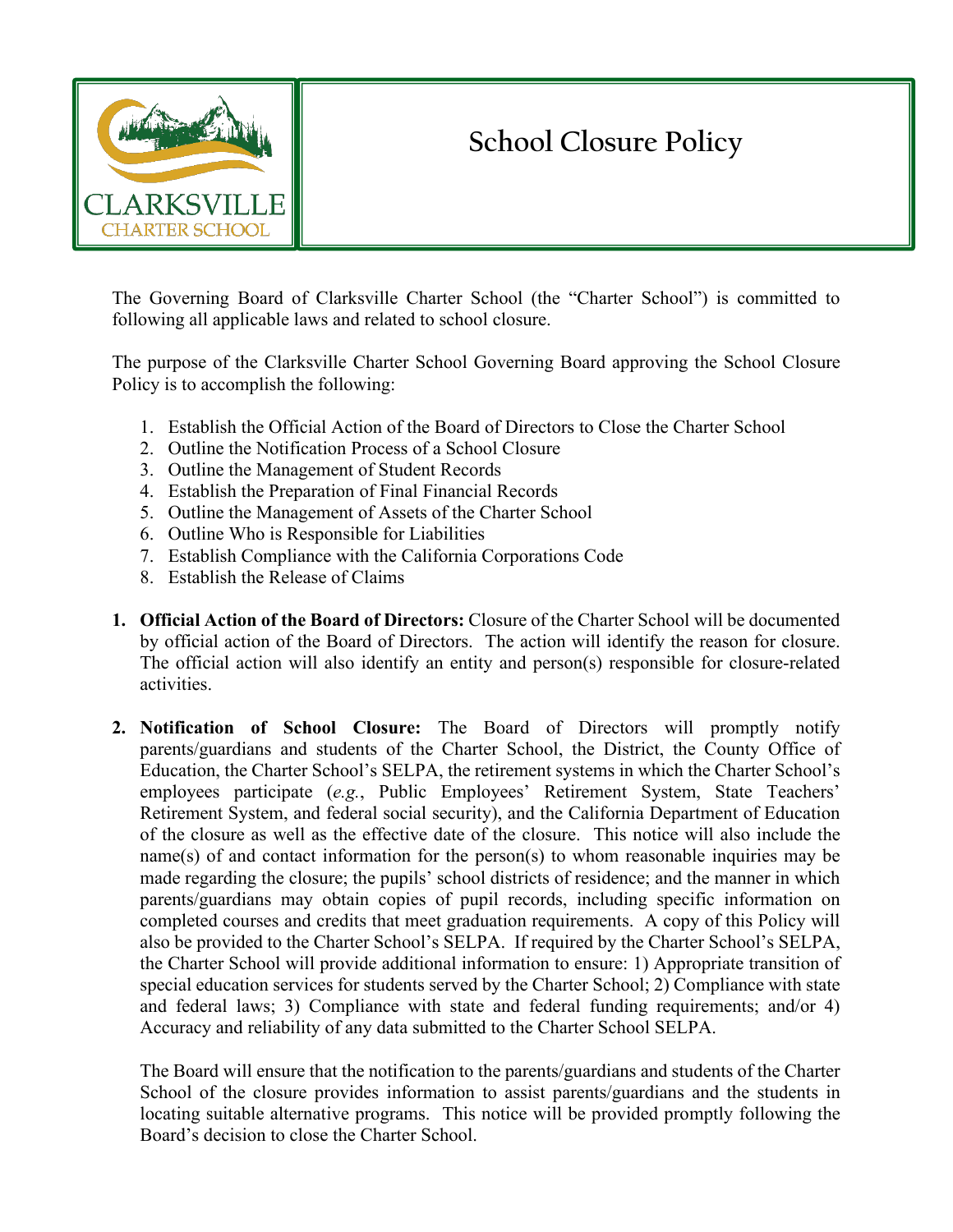**3. Student Records:** The Board will also develop a list of pupils in each grade level and the classes they have completed, together with information on the pupils' districts of residence, which they will provide to the entity responsible for closure-related activities.

As applicable, the Charter School will provide parents/guardians, students and the District with copies of all appropriate student records and will otherwise assist students in transferring to their next school. All transfers of student records will be made in compliance with the Family Educational Rights and Privacy Act ("FERPA"), 20 U.S.C. § 1232g. The records of the Charter School should remain with the nonprofit entity, at least until the nonprofit closes, in which case the records should be maintained by other Charter School-related agencies. If all of the aforementioned agencies have closed, the Charter School will ask the District to store original records of Charter School students. All records of the Charter School shall be transferred to the District upon Charter School closure. If the District will not or cannot store the records, the Charter School shall work with the County Office of Education to determine suitable alternative location for storage.

All state assessment results, special education records, and personnel records will be transferred to and maintained by the entity responsible for closure-related activities in accordance with applicable law.

**4. Final Financial Records:** As soon as reasonably practical, the Charter School will prepare final financial records. The Charter School will also have an independent audit completed within six months after closure. The Charter School will pay for the final audit. The audit will be prepared by a qualified Certified Public Accountant selected by the Charter School and will be provided to the District promptly upon its completion. The final audit will include an accounting of all financial assets, including cash and accounts receivable and an inventory of property, equipment, and other items of material value, an accounting of the liabilities, including accounts payable and any reduction in apportionments as a result of audit findings or other investigations, loans, and unpaid staff compensation, and an assessment of the disposition of any restricted funds received by or due to the Charter School.

The Charter School will complete and file any annual reports required pursuant to Education Code section 47604.33.

- **5. Assets of the Charter School**: On closure of the Charter School, all assets of the Charter School, including but not limited to all leaseholds, personal property, intellectual property and all ADA apportionments and other revenues generated by students attending the Charter School, remain the sole property of the Charter School and upon dissolution of the nonprofit public benefit corporation shall return to the nonprofit corporation to be used within the state of California only. Any assets acquired from the District or District property will be promptly returned upon Charter School closure to the District. The distribution shall include return of any grant funds and restricted categorical funds to their source in accordance with the terms of the grant or state and federal law, as appropriate, which may include submission of final expenditure reports for entitlement grants and the filing of any required Final Expenditure Reports and Final Performance Reports, as well as the return of any donated materials and property in accordance with any conditions established when the donation of such materials or property was accepted.
- **6. Liabilities:** On closure, the Charter School shall remain solely responsible for all liabilities